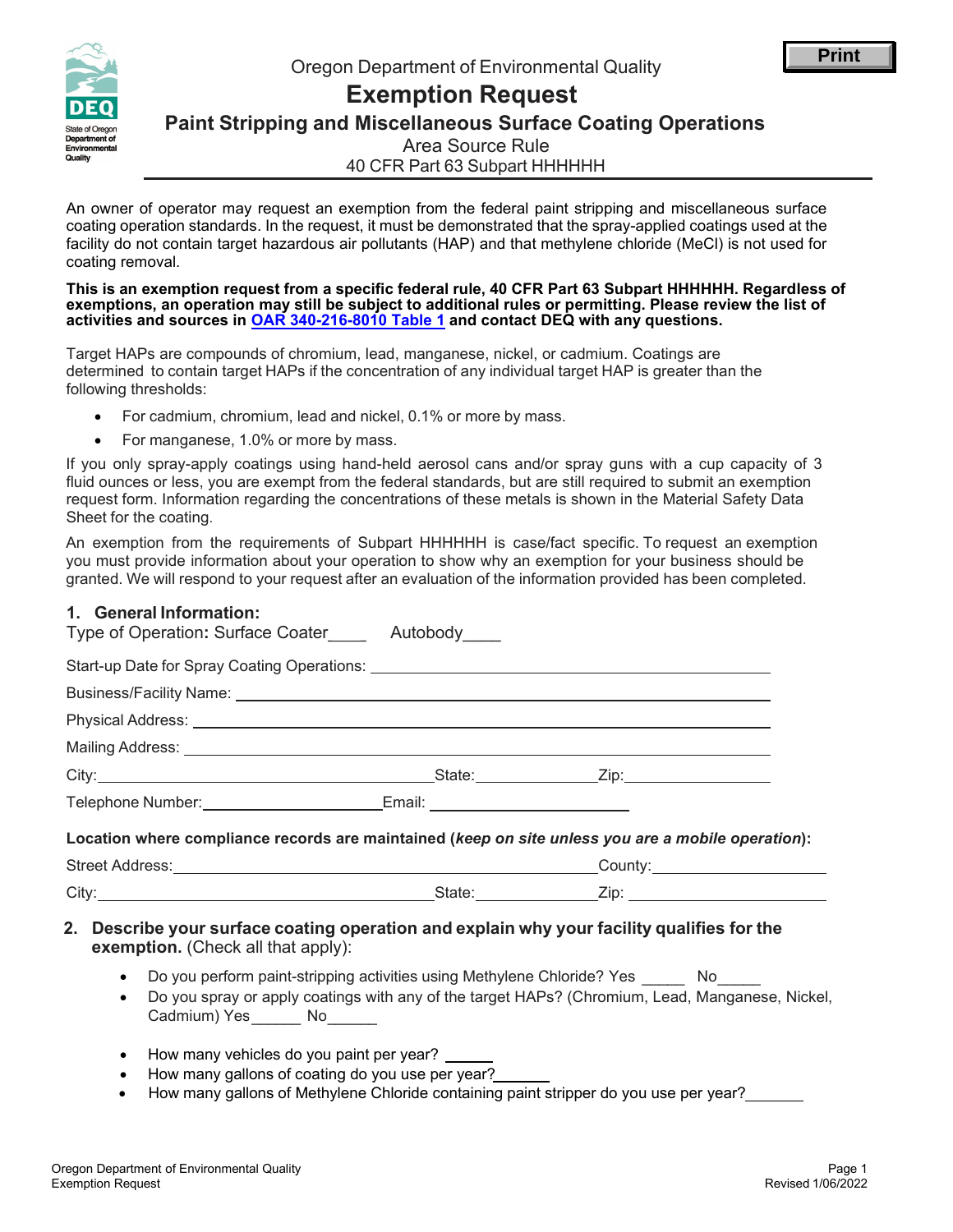# **2. Continued**

Please briefly explain and describe your operation including any sources of air emissions.

# **3. Description of Spray-Applied Coatings**

To grant an exemption from this rule, DEQ must receive the Manufacture, product line, and color and part number of all the spray-applied coatings used at this facility for verification. DEQ must also confirm that chemical strippers used at the facility meet exemption requirements. Use the table below, or attach any supplemental information to this form for all coatings and chemical strippers on site.

#### **All applicable MSDSs must be kept on-site at the shop and available for review in the event of a DEQ inspection.**

| <b>Product Manufacturer</b> | <b>Product Name/Color</b> | <b>Product Number</b> |
|-----------------------------|---------------------------|-----------------------|
|                             |                           |                       |
|                             |                           |                       |
|                             |                           |                       |
|                             |                           |                       |
|                             |                           |                       |
|                             |                           |                       |
|                             |                           |                       |
|                             |                           |                       |
|                             |                           |                       |
|                             |                           |                       |
|                             |                           |                       |
|                             |                           |                       |